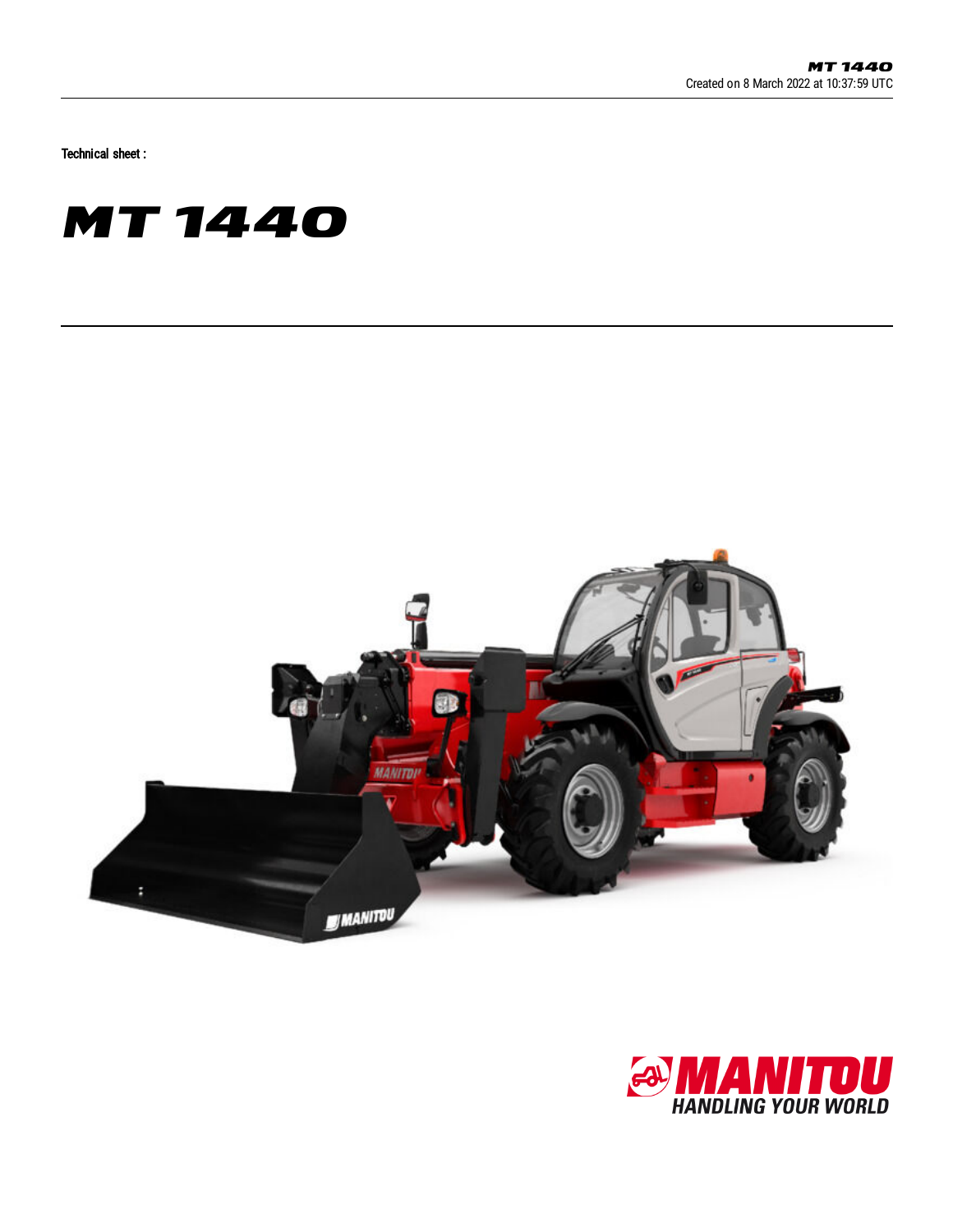| <b>Capacities</b>                           |                | <b>Metric</b>                                          |
|---------------------------------------------|----------------|--------------------------------------------------------|
| Max. capacity                               |                | 4000 kg                                                |
| Max. lifting height                         |                | 13.53 m                                                |
| Max. outreach                               |                | $9.46$ m                                               |
| Breakout force with bucket                  |                | 7895 daN                                               |
| <b>Weight and dimensions</b>                |                |                                                        |
| Overall length to carriage                  | 111            | 6.13 m                                                 |
| Overall width                               | b1             | 2.37 m                                                 |
| Overall height                              | h17            | 2.45 m                                                 |
| Wheelbase                                   | у              | 3.07 m                                                 |
| Ground clearance                            | m4             | 0.37 m                                                 |
| Overall cab width                           | b <sub>4</sub> | 0.89 <sub>m</sub>                                      |
| Tilt-up angle                               | a4             | 12°                                                    |
| Tilt-down angle                             | a5             | 114°                                                   |
| External turning radius (over tyres)        | Wa1            | 3.97 m                                                 |
| Unladen weight (with forks)                 |                | 10940 kg                                               |
| Tyres type                                  |                | Pneumatic                                              |
| Standard tyres                              |                | Alliance 400/80 - 24 - 162A8                           |
| Forks length / width / section              | 1/e/s          | 1200 mm x 125 mm / 50 mm                               |
| <b>Performances</b>                         |                |                                                        |
| Lifting                                     |                | 15.90 s                                                |
| Lowering                                    |                | 12.10 s                                                |
| Extension                                   |                | 17.10 s                                                |
|                                             |                | 12.70 s                                                |
| Retraction                                  |                |                                                        |
| Crowd                                       |                | 4.30 s                                                 |
| Dump                                        |                | 3.90 s                                                 |
| <b>Engine</b>                               |                |                                                        |
| Engine brand                                |                | Perkins                                                |
| Engine norm                                 |                | Stage IV / Tier 4 Final                                |
| Engine model                                |                | 854F-E34TAN                                            |
| Number of cylinders / Capacity of cylinders |                | $4 - 3400$ cm <sup>3</sup>                             |
| I.C. Engine power rating - Power (kW)       |                | 100 Hp / 75 kW                                         |
| Max. torque / Engine rotation               |                | 430 Nm @ 1400 rpm                                      |
| Drawbar pull (Laden)                        |                | 8090 daN                                               |
| <b>Transmission</b>                         |                |                                                        |
| Transmission type                           |                | <b>Torque Converter</b>                                |
| Number of gears (forward / reverse)         |                | 4/4                                                    |
| Max. travel speed                           |                | 24.90 km/h                                             |
| Parking brake                               |                | Automatic parking brake                                |
| Service brake                               |                | Oil-immersed multi-discs braking on front & rear axles |
| <b>Hydraulics</b>                           |                |                                                        |
| Hydraulic pump type                         |                | Gear pump                                              |
| Hydraulic flow / Pressure                   |                | 170 l/min / 270 Bar                                    |
| <b>Tank capacities</b>                      |                |                                                        |
| Engine oil                                  |                | 7.501                                                  |
| Hydraulic oil                               |                | 1351                                                   |
| Fuel tank                                   |                | 140                                                    |
| DEF tank capacity                           |                | 21.60                                                  |
| Noise and vibration                         |                |                                                        |
| Noise at driving position (LpA)             |                | 78 dB                                                  |
| Noise to environment (LwA)                  |                | 103 dB                                                 |
| Vibration on hands/arms                     |                | $< 2.50$ m/s <sup>2</sup>                              |
| <b>Miscellaneous</b>                        |                |                                                        |
| Steering wheels (front / rear)              |                | $2/2$                                                  |
| Drive wheels (front / rear)                 |                | $2/2$                                                  |
| Safety / Safety cab homologation            |                | Standard EN 15000 / ROPS - FOPS cab (level 2)          |
| Controls                                    |                | <b>JSM</b>                                             |

MT 1440 - Created on 8 March 2022 at 10:37:59 UTC Metric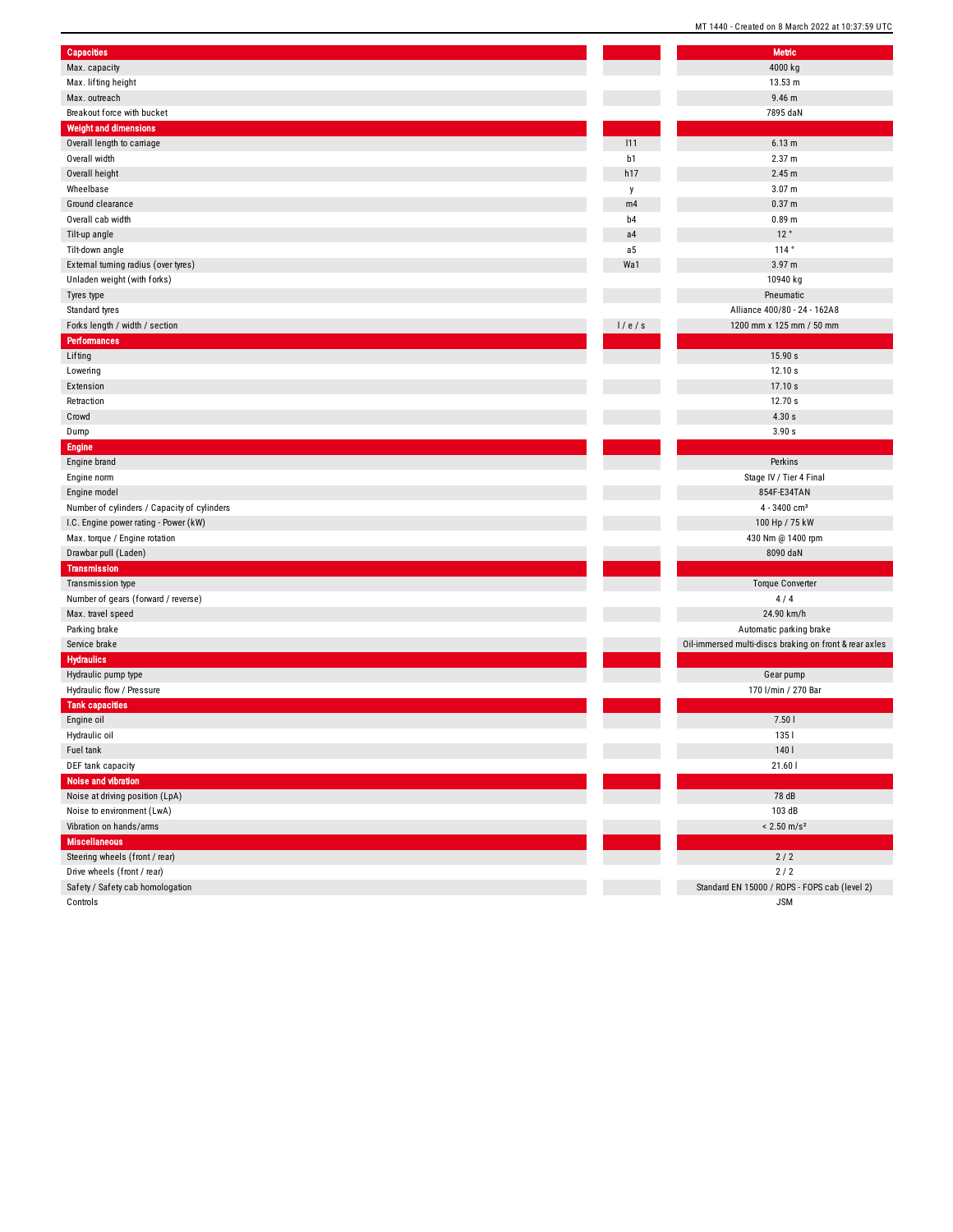## MT 1440 - Dimensional drawing



MT 1440 - Load chart

Machine on tyres with forks - with levelling Metric Machine on stabilizers with forks Metric